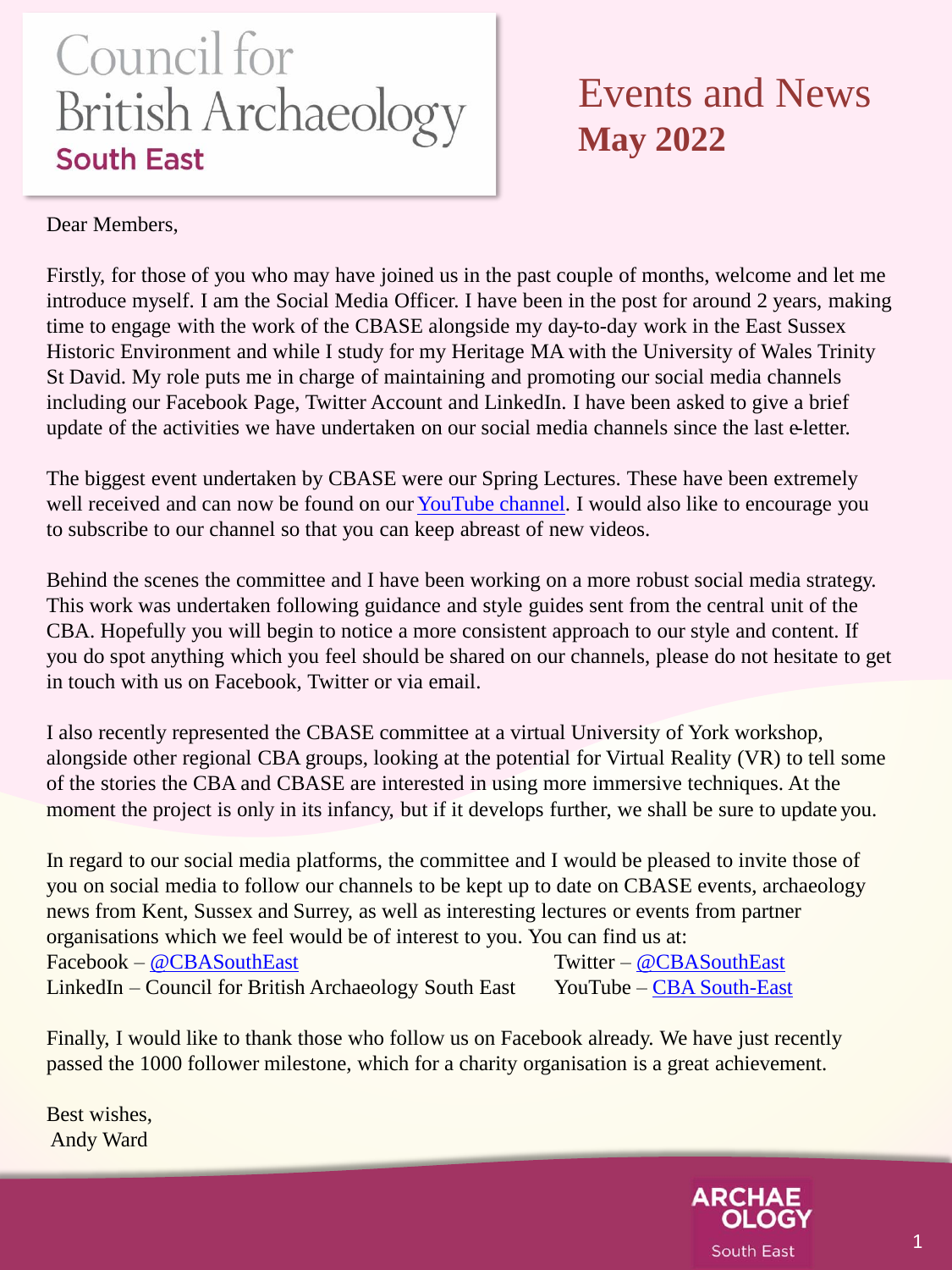#### **May 2022**

## **CBA Events**

## **CBA Festival of Archaeology**

Saturday 16<sup>h</sup> July – Sunday 31<sup>st</sup> July 2022 The **CBA Festival of Archaeology** will be held with the theme of **Journeys**

Full details from: <https://www.archaeologyuk.org/festival.html>



Some events are already listed here: <https://www.archaeologyuk.org/festival/festival-event-listing.html>

**The Council for British Archaeology** is delighted to partner with the Marsh Charitable Trust in delivering the Marsh Community Archaeology Awards. We fully support the Trust's view that it is people who are at the heart of the charity sector and who voluntarily or professionally go above and beyond to make a difference.

Closing date for nominations is midnight on the 1 June 2022. [Full details from: https://www.archaeologyuk.org/get-involved/the](https://www.archaeologyuk.org/get-involved/the-marsh-community-archaeology-awards.html)marsh-community-archaeology-awards.html

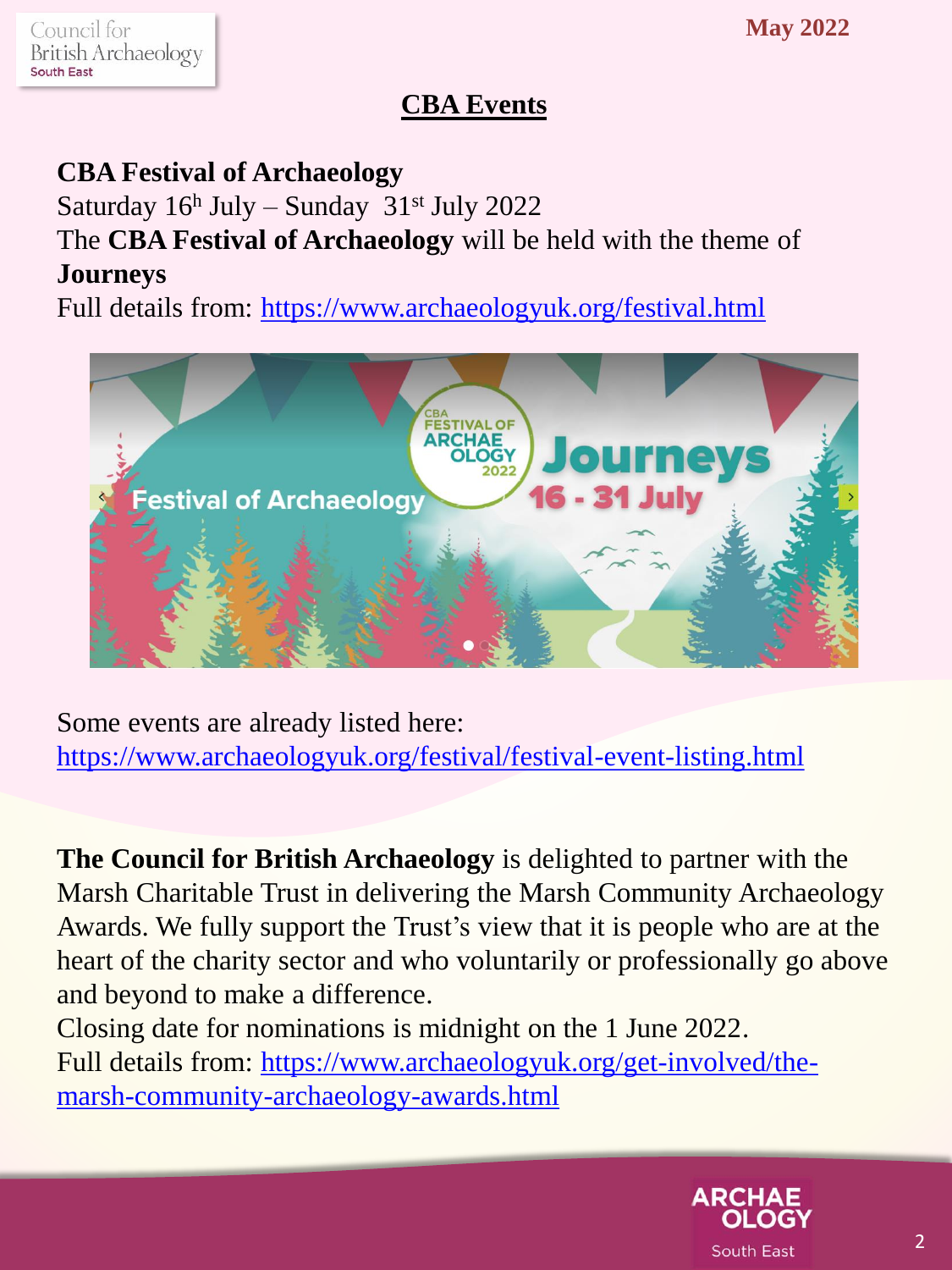## **CBA notifications**



#### Thursday 19th May 2022 (19.00)

#### **Journeys – Of people, objects, ideas and the dead, in Britain and Ireland, 4300 – 1500 BC**

In this **Zoom** presentation Dr Alison Sheridan will look at what was moving into, out of and around Britain and Ireland between 4300 – 1500 BC.

[Details and booking from: https://www.archaeologyuk.org/get-involved/events-and-activities/this](https://www.archaeologyuk.org/get-involved/events-and-activities/this-is-archaeology-lecture-series.html)is-archaeology-lecture-series.html

## **Conferences**

#### Saturday 7<sup>th</sup> May 2022

#### Hastings Area Archaeological Research Group – **50th Anniversary**

To celebrate this anniversary a 'mini conference' will be held in the afternoon including the AGM, followed by four speakers talking about local sites. Afternoon tea and refreshments will be served. Venue: Fairlight Village Hall, Fairlight, near Hastings.

Booking required by all. Free to members. If seating available a small fee for non-members will be charged.

Details from: [haarg@hotmail.co.uk](mailto:haarg@hotmail.co.uk) or [www.haarg.org.uk](http://www.haarg.org.uk/).

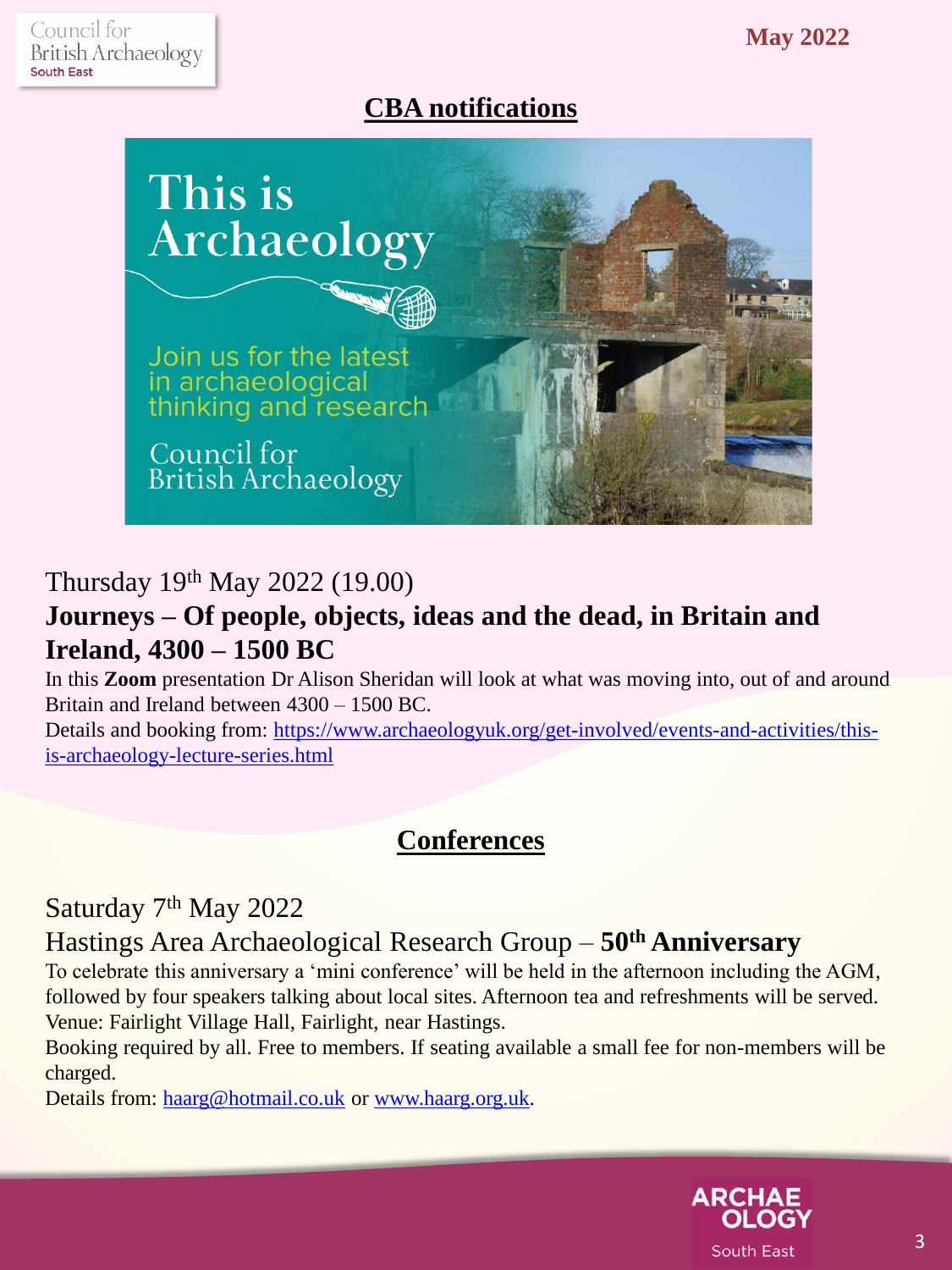#### **Lectures**

Some of these lectures are being held 'in person' so do check with the organisers for any Covid protocols still in place.

Wednesday 4th May 2022 (20.00) Epsom & Ewell Archaeology & History Society – **Springs and Waterways of Carshalton**

A talk by Peter Wakeham Venue: Ewell Hall, London Road, Ewell Fee: £4 non-members Details from: <https://www.epsomewellhistory.org.uk/EEHAStalks>

#### Monday 9th May 2022 (19.30) Lewes History Group – **The Poor Law in Lewes – 'A Measure of Extreme Harshness and Cruelty'?**

This talk by Mary Rudling covers the period 1800-1860 and considers the profile of the poor and the support they received before and after 1834. Venue: King's Church, Brook Road, Lewes Fee: £4 non-members Details from https://leweshistory.org.uk/meetings/lewes-history-group-talk-the-poor-law-in-lewes-a[measure-of-extreme-harshness-and-cruelty-monday-9-may-2022-720-for-730pm-start/](https://leweshistory.org.uk/meetings/lewes-history-group-talk-the-poor-law-in-lewes-a-measure-of-extreme-harshness-and-cruelty-monday-9-may-2022-720-for-730pm-start/)

#### Friday 13th May 2022 (20.00) Richmond Archaeological Society – **National Trust sites in London** This is an **online** talk by Nathalie Cohen and followed by the AGM Fee: non-members by donation Booking details: <http://www.richmondarchaeology.org.uk/>

## Thursday 19th May 2022 (20.00)

Bexley Archaeological Group – **Revisiting Lullingstone Roman Villa** This is an **online** talk by Dr Anne Sassin (Darent Valley Landscape Partnership Scheme) Fee: non-members £5 [Booking details: https://www.bag.org.uk/events/revisiting-lullingstone-roman-villa-dr-anne-sassin](https://www.bag.org.uk/events/revisiting-lullingstone-roman-villa-dr-anne-sassin-dareth-valley-community-project/)dareth-valley-community-project/

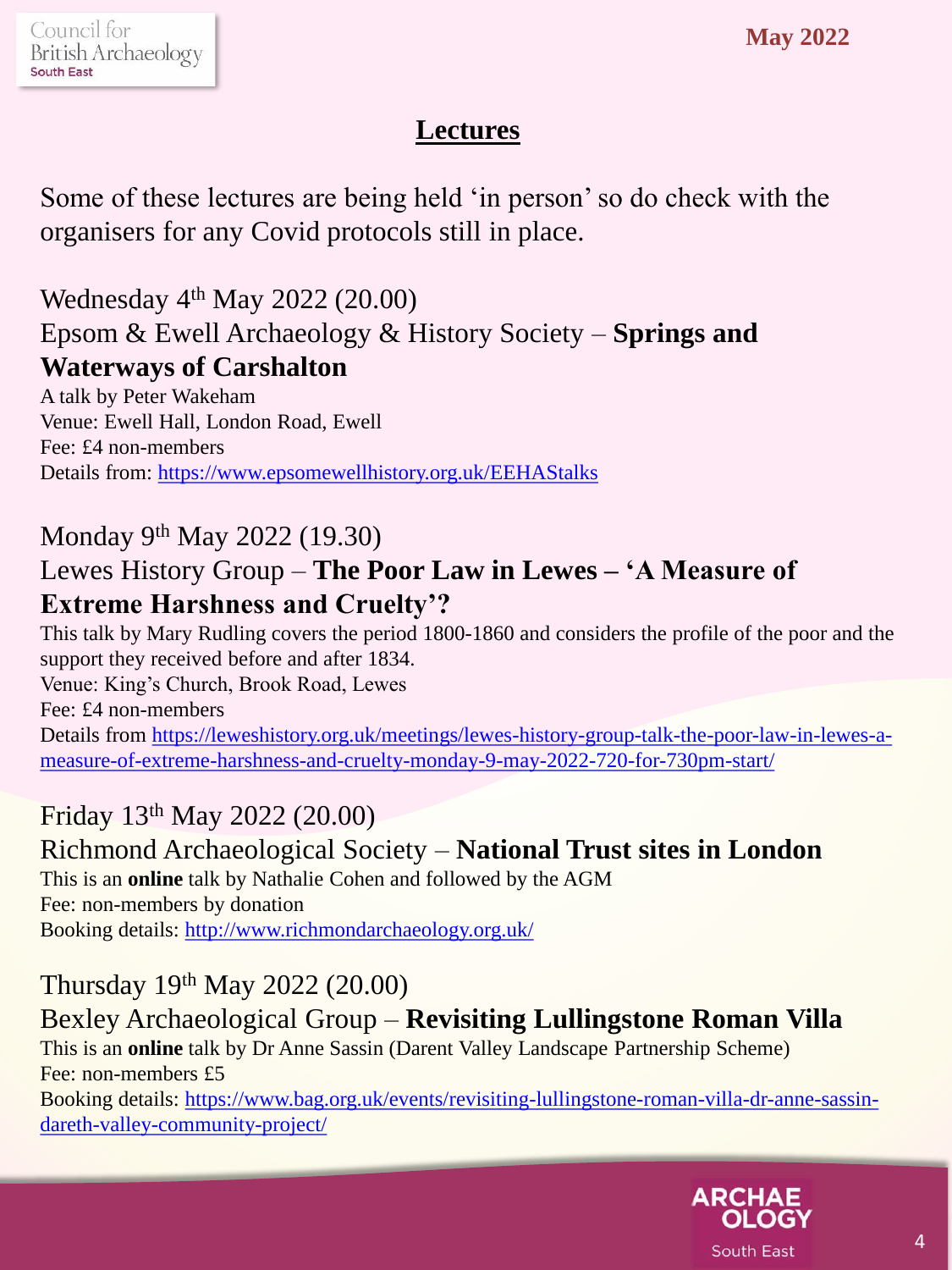## Saturday 21st May 2022 (10.00 – 12.30)

## Rottingdean Whiteway Centre – **The Anglo-Saxon and Medieval landscape from maps and place names**

This talk by Dr Judie English discusses the large body of information available to research the Saxon period. Venue: Rottingdean Whiteway Centre Fee: £10 Details and booking from: [https://www.rwc.org.uk/sussex\\_place\\_names\\_and\\_maps](https://www.rwc.org.uk/sussex_place_names_and_maps)

#### Wednesday 1st June 2022 (20.00)

## Orpington & District Archaeological Society – **Excavation at Clitterhouse Farm, an Anglo-Saxon Farm on the doorstep of Brent Cross**

A talk by Roger Chapman, Hendon & District Archaeological Society Venue: Christ Church URC, Tudor Way, Petts Wood Fee: non-members by donation Details from: <http://www.odas.org.uk/meetings/>

#### Monday 13th June 2022 (19.30)

#### Lewes History Group – **The Sussex Archaeological Society and its role in Lewes**

A talk by Andrew Edwards on the importance of this role for research. Venue: King's Church, Brook Road, Lewes Fee: £4 non-members Details from: <https://leweshistory.org.uk/meetings/>

#### Thursday 16th June 2022 (20.00)

#### Bexley Archaeological Group – **Severndroog Castle**

A talk by Ian Small of Community Liaison. Venue: Bexley and Sidcup Conservative Club, Station Road, Sidcup Fee: non-members £5 Details from: <https://www.bag.org.uk/events/severndroog-castle-by-ian-small-community-liaison/>

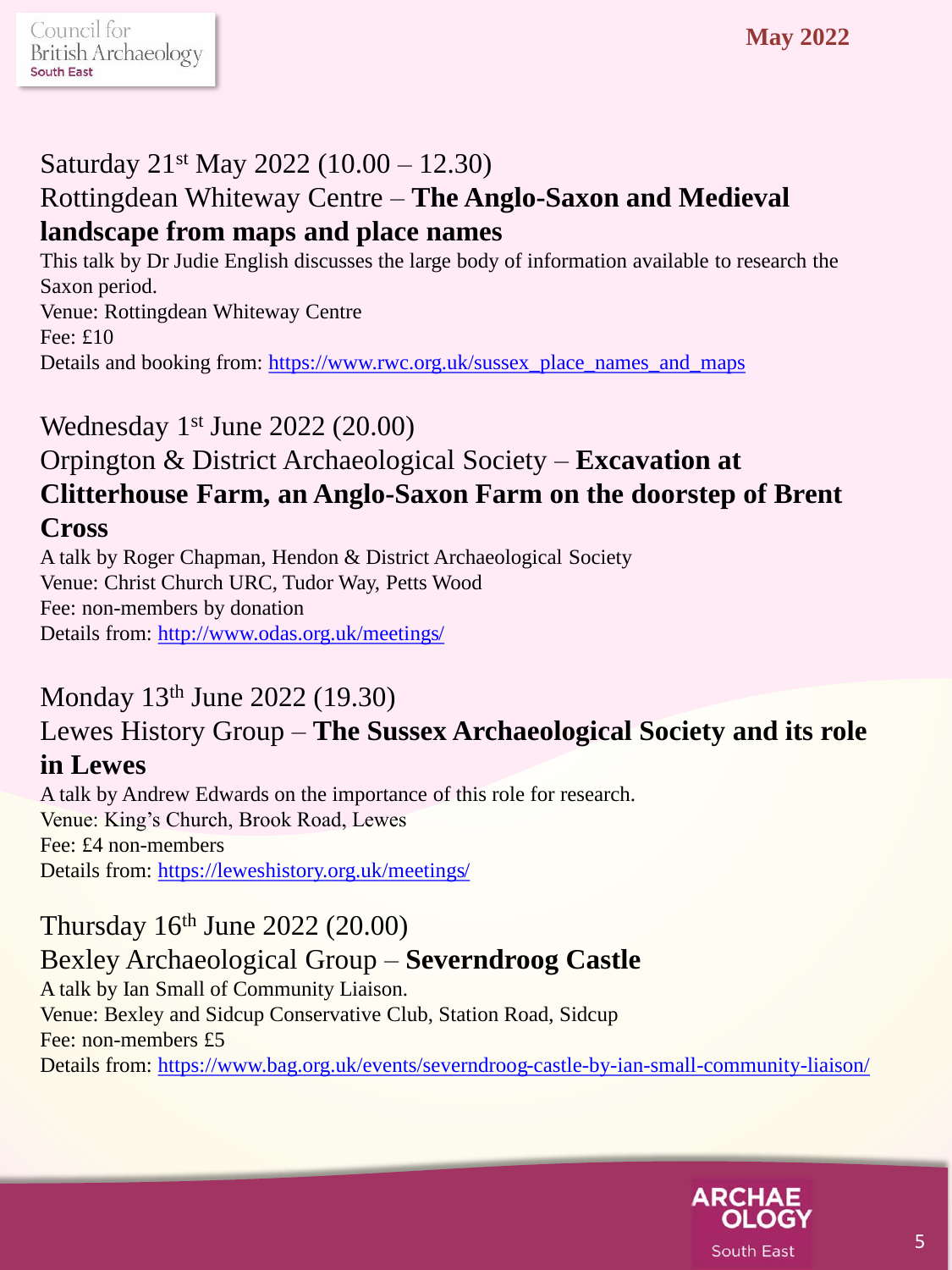#### **May 20212**

## Wednesday 6<sup>th</sup> July 2022 (20.00) Epsom & Ewell History & Archaeology Society – **Nonsuch Park**

A talk by John Philips, Honeywood Museum Venue: Ewell Hall, London Road, Ewell Fee: non-members £4

Details from: <https://www.epsomewellhistory.org.uk/EEHAStalks>



#### Wednesday 6<sup>th</sup> July 2022 (20.00)

#### Orpington & District Archaeological Society – **Recent Excavations at Roman Ewell.**

A talk by Rebecca Haslam, Senior Archaeologist, AOC Venue: Christ Church URC, Tudor Way, Petts Wood Fee: non-members by donation Details from: <http://www.odas.org.uk/meetings/>

## Monday 11th July 2022 (19.30)

Lewes History Group – **Sir John Gage of Firle and the Tudor Court** A talk by Helen Poole on the survival and prosperity of Sir John Gage (1479-1556) in spite of the problems of dealing with the Tudor Court. Venue: King's Church, Brook Road, Lewes Fee: non-members £4 [Details from: https://leweshistory.org.uk/meetings/lewes-history-group-talk-sir-john-gage-of](https://leweshistory.org.uk/meetings/lewes-history-group-talk-sir-john-gage-of-firle-and-the-tudor-court-monday-11-july-2022-720-for-730pm-start/)firle-and-the-tudor-court-monday-11-july-2022-720-for-730pm-start/

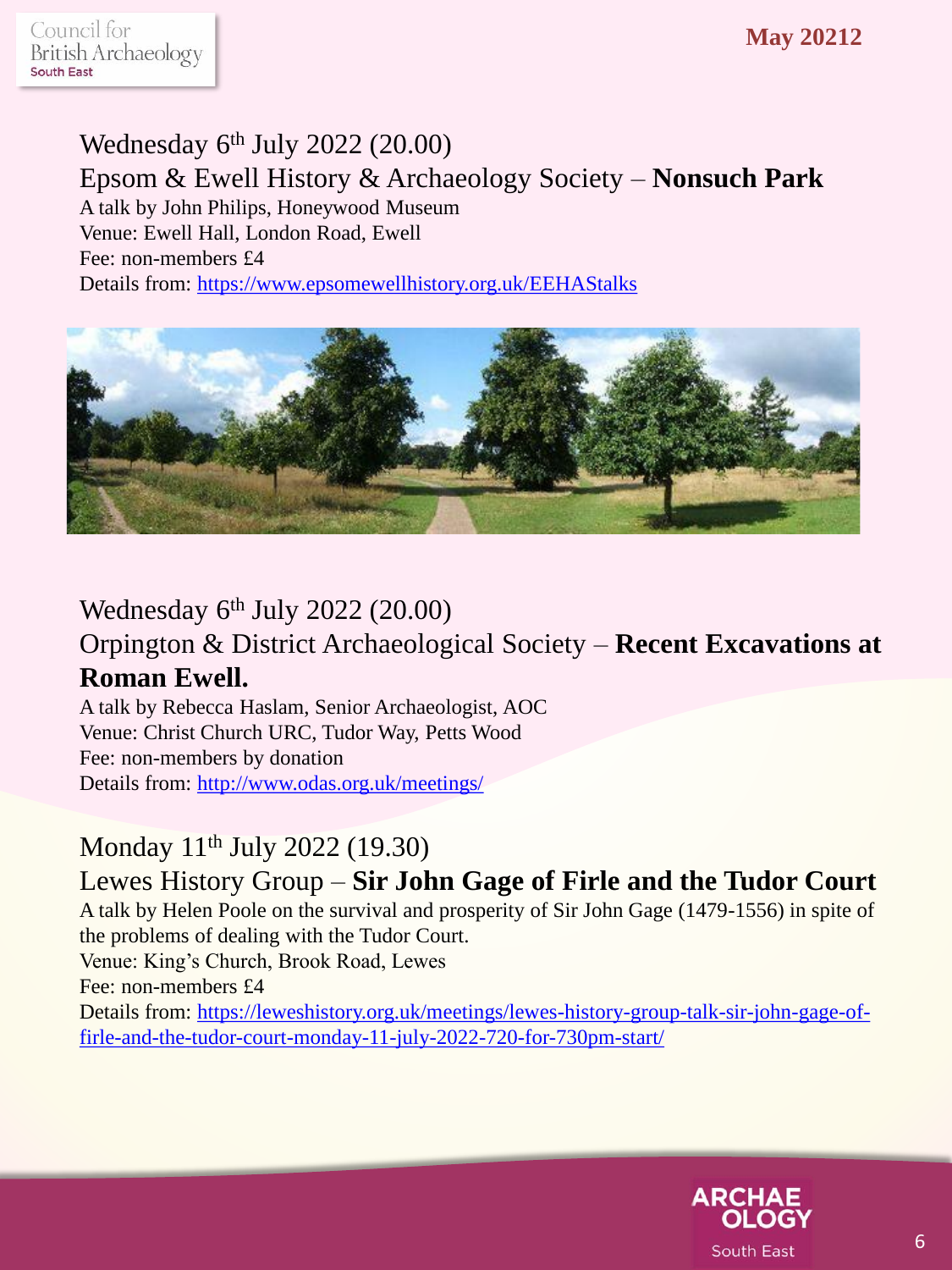## **Events**

#### Saturday 7th – Sunday 8th May 2022 (10.30-18.00)

## Weald and Downland Museum Historic Life Weekend – **From the Earth – Soil Health**

This weekend considers how important soils and soil health have been over centuries and techniques used to support this.

Details and booking from:<https://www.wealddown.co.uk/events/from-the-earth-soil-health/>

## Saturday 7th May 2022 (10.30-15.30)

## Worthing Archaeological Society – **Study Day: Binsted Medieval Pottery**

Dr Ben Jervis will lead this study day reviewing the results of recent analysis of this important archive. A handling session will take place and a talk about medieval pottery production and consumption.

Venue: Worthing Museum, Chapel Road, Worthing Fees: £30 for non-members Details and booking: <https://www.worthingarchaeological.org/events.html>

#### Saturday  $14<sup>th</sup>$  May – Sunday  $15<sup>th</sup>$  May

#### **Battle of Lewes**

This free event is a town wide re-enactment of the Battle of Lewes in 1264. Venue: the streets of Lewes Details from: <https://www.visitlewes.co.uk/whats-on/battle-of-lewes-2022-p1482951>

## Saturday 21st May 2022 (10.30)

## Chichester & District Archaeological Society – **Bignor Roman Villa**

A guided tour of the villa has been arranged with free time to explore the site. A tearoom for refreshments is available.

Fee: £17 non-members

Booking in advance necessary. Contact: [activities@cdas.info](mailto:activities@cdas.info)

## Saturday 21st May – Sunday 22nd May 2022 (10.00-16.00) Butser Ancient Farm – **Battle for Britannia: Saxons invade Butser Ancient Farm**

A weekend of re-enactments as Saxons battle with Romans and Celts to claim victory. [Details and booking from: https://www.butserancientfarm.co.uk/whats-on/2022/5/21/battle-for](https://www.butserancientfarm.co.uk/whats-on/2022/5/21/battle-for-britannia)britannia

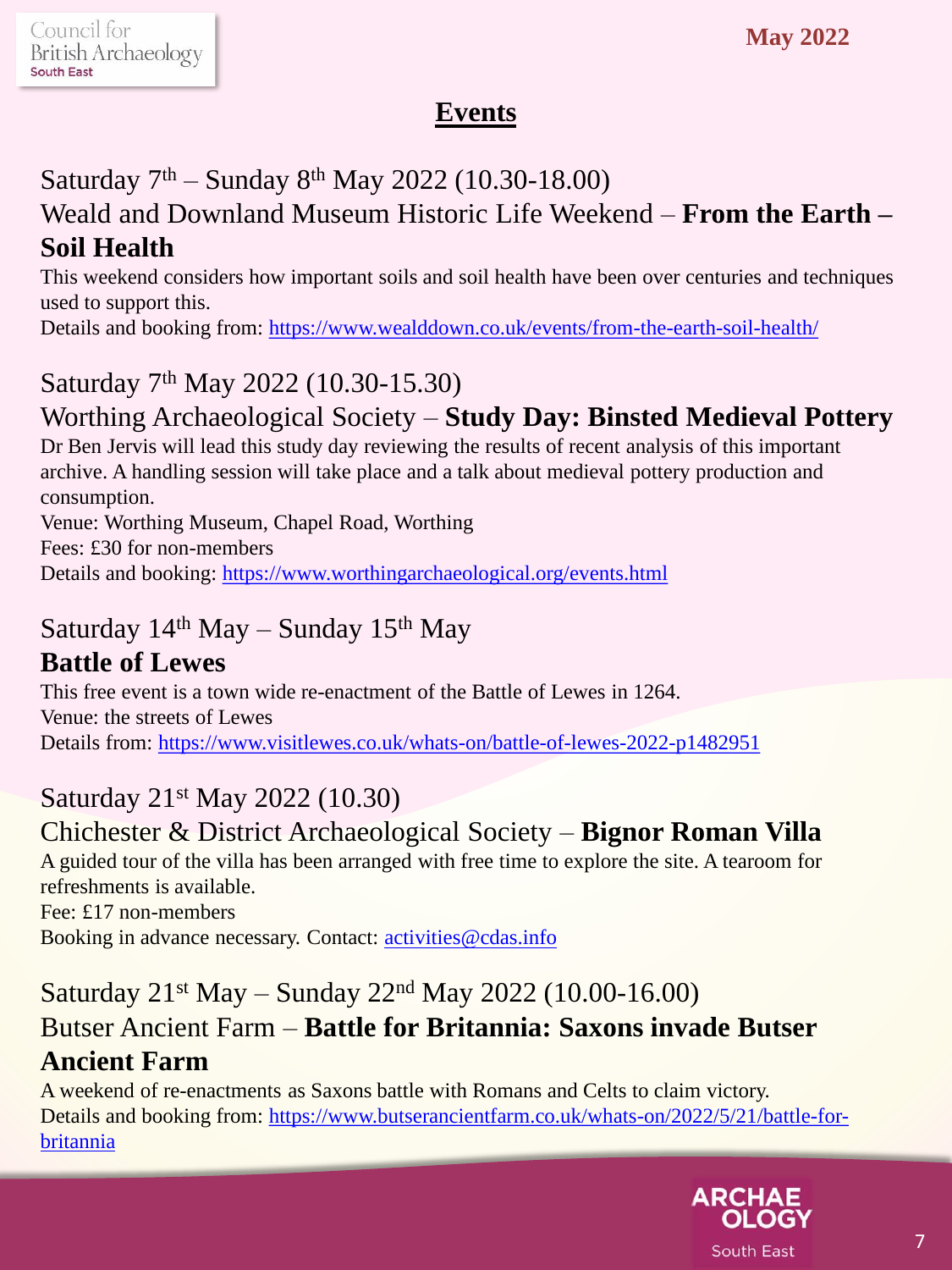## Friday 27th May 2022 (10.00-12.00)

## Rottingdean Whiteway Centre – **Sussex: Downs, Weald and Coast**

A series of field trips over five weeks to explore the Sussex landscape. Fee: £42

Details and booking from: https://www.rwc.org.uk/sussex\_downs\_weald\_coast-\_field\_trips

## Saturday  $28<sup>th</sup>$  May – Wednesday 1<sup>st</sup> June Novium Museum – **Chichester Roman Week**

Led by the Novium Museum and celebrating the rich Roman heritage of Chichester with a series of district wide events. These will include re-enactments, talks, trails and guided tours. <https://www.thenovium.org/romanweek>

#### Monday 30<sup>th</sup> May to Friday 10<sup>th</sup> June 2022 **Culver Project excavation and training**

Training Course 30th May to 10th June with option for extra 2 weeks of practical experience (all dates are subject to any new covid restrictions) Further information, application form, fees and other details are on the 'How to Join' page <https://www.culverproject.co.uk/how-to-join>

## Saturday 18th June 2022 (10.00-16.00)

#### Rottingdean Whiteway Centre – **Archaeological Illustration: How to draw pottery**

This joint Whiteway Centre and SSA dayschool is led by Jane Russell and is suitable for beginners. It will introduce students to modern drawing conventions by pencil which when mastered can be used to produce digital images.

Venue: Rottingdean Whiteway Centre

Fee: £30

Details and booking from: [www.rwc.org.uk/special\\_events](http://www.rwc.org.uk/special_events)

#### Sunday  $16^{th}$  July – Sunday  $31^{st}$  July  $2022$  (10.00-16.00) Heritage Eastbourne – **Butts Brow Excavation**

This is the first event of the Big Dig Project, part of the Changing Chalk Project. Visits to the site are being arranged and a weekend of activities. [Details from: https://www.visiteastbourne.com/whats-on/butts-brow-archaeological-excavation](https://www.visiteastbourne.com/whats-on/butts-brow-archaeological-excavation-p1658841)p1658841

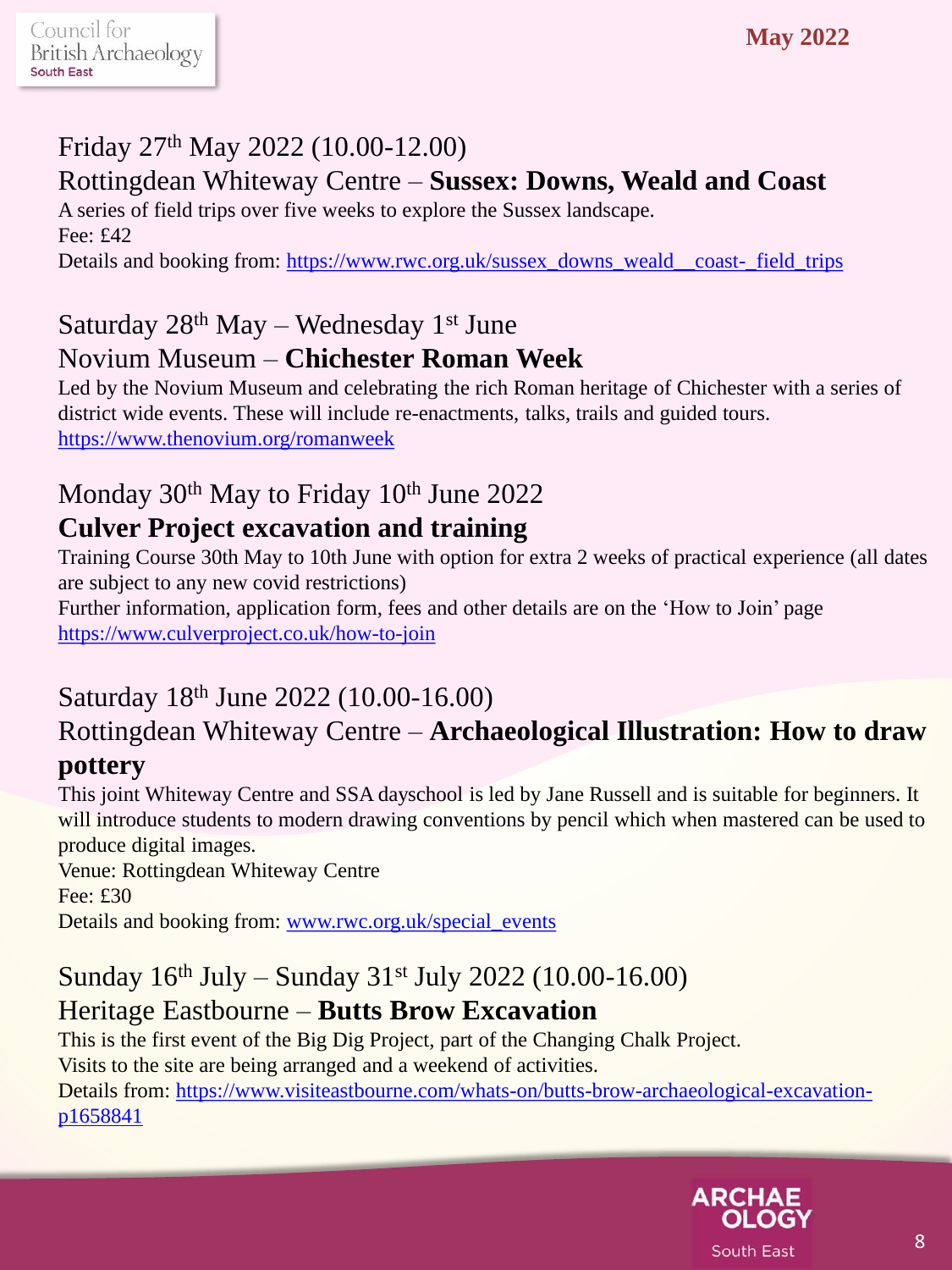#### **Grants**

The CBA South East has been able to offer grants to suitable archaeological projects for a number of years. The types of project vary and have included community activities, research, excavation, and support towards publication. A good number of excavations have had CBA-SE support, over all the region.

Some of the funding has gone towards the cost of hiring equipment. Some archaeological groups have been supported with help towards the purchase of specialist equipment. Geophysical projects have been supported in the past, as have school digs. Projects that offer encouragement and field work for school children is often supported. Other grants have been awarded for archaeological training courses, and teacher training. Research has had grants for numerous investigations including the studies of Valencian tiles, Palaeolithic finds in the Lewes museum, metalwork from the Frensham excavations and a study of tesserae from the Southwick Roman Villa.

A number of archaeologically related publications have been supported with children's journals, a book on the Wealden Iron Industry, and a publication on the Reculver Roman Fort among the awards. Other projects which have been awarded grants have included financial assistance for carbon 14 dating.

There is also a ring-fenced Young Archaeologists fund for YAC and Museum Groups which may need some small funds to kickstart projects and events.

If your group or project is lacking in funding then the CBASE may be a source of funds. The committee meets every 4 months and applications can be reviewed throughout the year. If you would like to apply for a CBASE grant contact the Grants Officer at

[john.funnell@brightonarch.org.uk](mailto:john.funnell@brightonarch.org.uk) for an application form and terms and conditions. If successful, then a note about the project will be requested for publication in the newsletter.

## **CBA YAC Grants**

In addition to CBA-SE's own Young Archaeologists grant funding, YAC have launched a small grants scheme to help YAC branches with COVID recovery.

The grants are **£200** per branch and there are no restrictions on what they can be spent on, as long as they help with restarting in-person sessions.

The funding has come from several different pots. For English Clubs, **Historic England** have made funds available as part of their broader core funding for the YAC.

For Northern Ireland and Scotland, the **CBA** have helped fund the YAC, and funding has already been provided to YAC Welsh groups via the **NLHF project, Unloved Heritage,** managed by **Cadw.** [You can read the full blog about the YAC grants by following https://www.yac](https://www.yac-uk.org/news/launching-small-grants-for-yac-groups)uk.org/news/launching-small-grants-for-yac-groups.